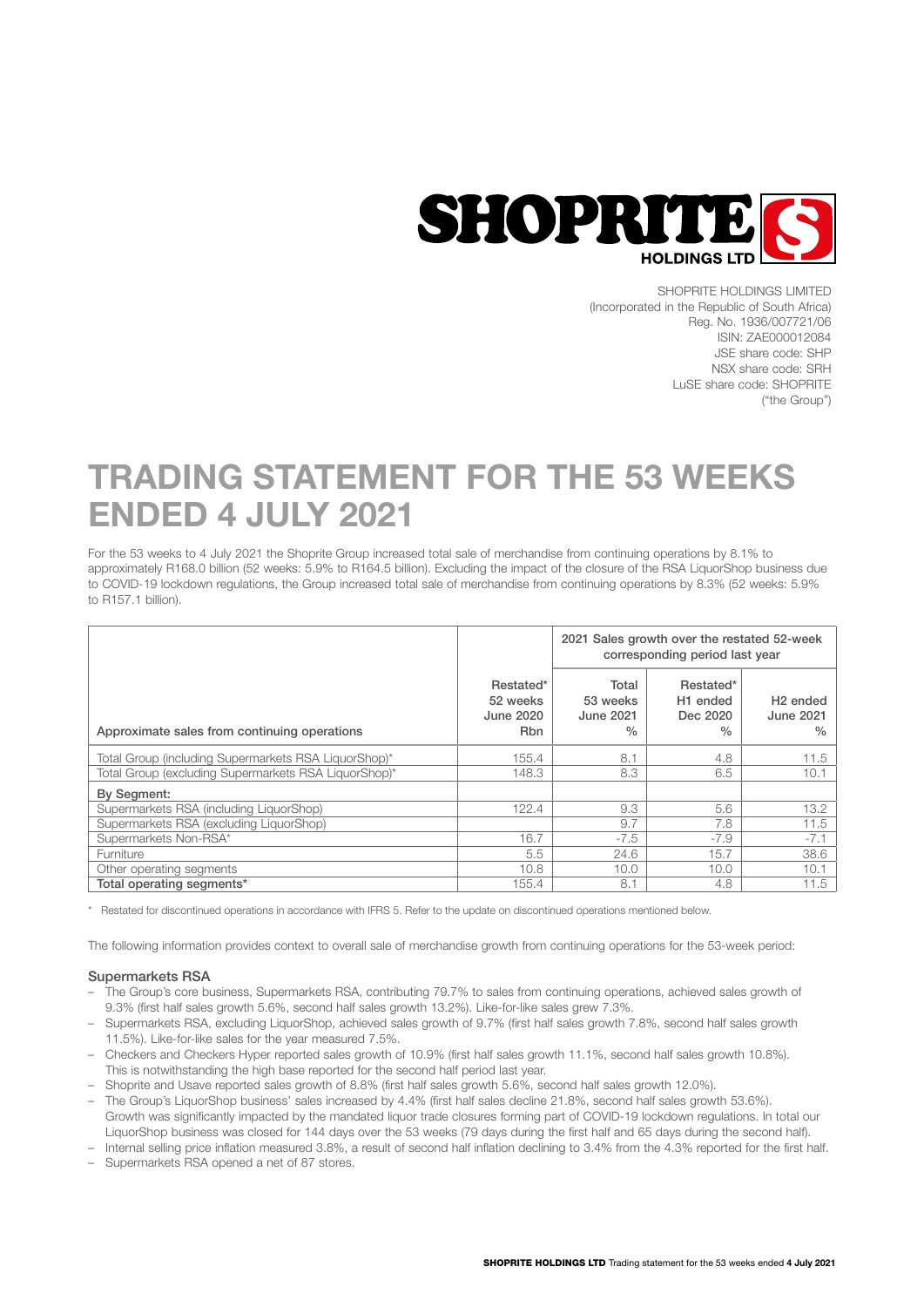# Supermarkets Non-RSA

- Supermarkets Non-RSA continued to operate in regions challenged by macroeconomic and consumer affordability constraints, exacerbated by the impact of COVID-19 restrictions and regulations. Notwithstanding these factors, constant currency sales from continuing operations increased by 6.8%.
- Currency devaluation continues to weigh on reported sales. In rand terms, Supermarkets Non-RSA's sales from continuing operations declined by 7.5%.
- Supermarkets Non-RSA continuing operations opened a net of five stores.

#### Furniture

- The Group's Furniture segment, made up of OK Furniture and House & Home, increased sales by 24.6% (first half sales grew 15.7%, second half sales grew 38.6%). Like-for-like sales grew 13.5%.
- Credit sales participation declined to 12.6% (2020: 13.3%).
- The Furniture segment closed a net of 16 stores.

#### Other operating segments

- The Group's Other operating segments, comprising OK Franchise, Transpharm, MediRite Pharmacies, Checkers Food Services (CFS) and Computicket, reported sales growth of 10.0%.
- The Group's OK Franchise division achieved sales growth of 8.2% and added a net of 36 stores.

#### Update on discontinued operations

As previously communicated, the terms of sale of our Retail Supermarkets Nigeria Limited (RSNL) subsidiary have been concluded and our Kenyan operations have been closed. RSNL was classified as discontinued during the second half of the 2020 financial year and the classification of our Kenyan operations as discontinued became effective during the second half of the 2021 financial year.

Furthermore, in line with the Group's Non-RSA review process, our operations in Madagascar and Uganda have been classified as discontinued. In accordance with IFRS 5: Non-current Assets Held for Sale and Discontinued Operations, the comparative statement of comprehensive income for 2020 has been restated. Consequently, the growth in the above table, for both the interim and final year comparatives, is based on the restated comparative figures from continuing operations. It is for this reason that the restated negative sales growth from continuing operations of 7.9% for the Group's Supermarkets Non-RSA segment for the first half ended December 2020 is different to that reported at our interim results announcement earlier this year, as it now also excludes the discontinued operations of Kenya, Madagascar and Uganda.

#### Earnings guidance

Shareholders are advised that basic earnings per share ('EPS'), basic headline earnings per share ('HEPS') and adjusted basic HEPS for the 53 weeks ended 4 July 2021 are expected to be within the ranges reflected in the table below. To facilitate comparison, we have included adjusted basic HEPS which excludes the after-tax effect of exchange rate differences, profit on lease modifications and terminations as well as hyperinflation adjustments.

|                                             | Estimated<br>June 2021<br>cents | Restated*<br>June 2020<br>cents | Expected<br>change<br>$\frac{0}{0}$ |
|---------------------------------------------|---------------------------------|---------------------------------|-------------------------------------|
| Earnings including discontinued operations: |                                 |                                 |                                     |
| <b>Basic EPS</b>                            | 847.2 to 907.8                  | 606.9                           | 39.6 to 49.6                        |
| <b>Basic HEPS</b>                           | 939.3 to 1 014.9                | 756.9                           | 24.1 to 34.1                        |
| Adjusted basic HEPS**                       | 858.6 to 928.8                  | 701.8                           | 22.3 to 32.3                        |
| Earnings from continuing operations:        |                                 |                                 |                                     |
| <b>Basic EPS</b>                            | 816.7 to 886.5                  | 697.5                           | 17.1 to 27.1                        |
| <b>Basic HEPS</b>                           | 916.6 to 996.0                  | 794.7                           | 15.3 to 25.3                        |
| Adjusted basic HEPS**                       | 850.6 to 924.0                  | 733.6                           | 15.9 to 26.0                        |

\* Restated for discontinued operations in accordance with IFRS 5. Refer to the update on discontinued operations mentioned above.

\*\* The adjusted basic HEPS and continuing operations information provided, constitutes pro forma financial information in terms of the JSE Listings Requirements.